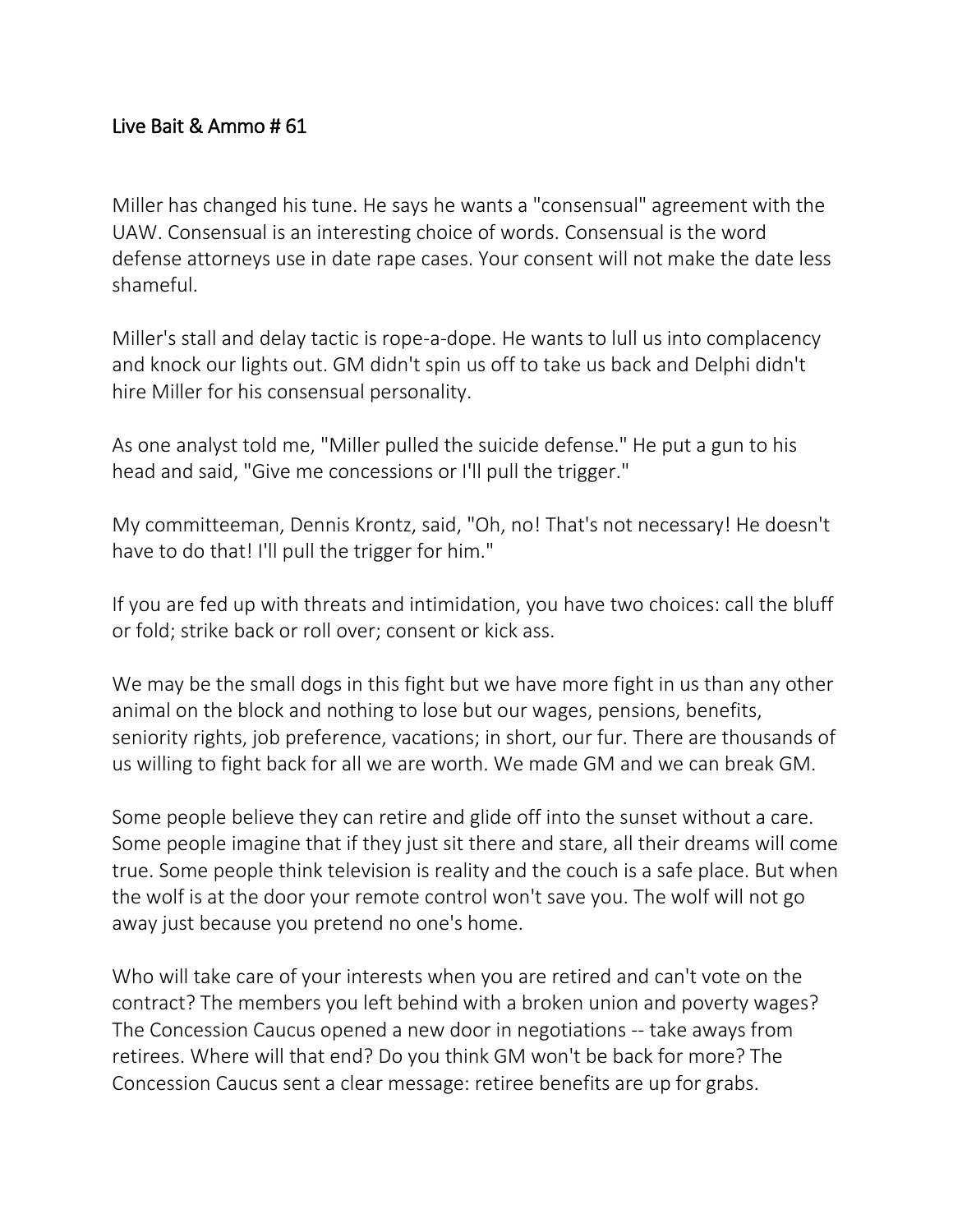Real hope is fighting like hell against all odds. Likewise, optimism isn't the dopey notion that everything will turn out right in the end because we are nice people. Real optimism is confidence in one's ability to prevail. If we aren't willing to stop production and drag GM kicking and screaming to the bargaining table, we have no right to cry rape after the fact. No resistance means consent.

A reporter asked me, "If you strike and shut down GM, won't you be biting the hand that feeds you?" We aren't biting the hand that feeds us. We are biting the hand that slapped us, cheated us, and robbed us. First, we'll bite the hand. Then, we'll go for the throat. What have we got to lose?

The leaders of the Concession Caucus are already waving the white flag. They're talking about concessions and compromise and "equality of sacrifice" as if the big cheeses didn't have golden parachutes strapped to their asses.

Why should we make sacrifices? We're not responsible for mismanagement and fraud. They're not bankrupt. GM-Delphi drained profits from the US and sheltered the assets overseas. They act like extortion is a business plan. GM-Delphi's intent is to break the union in half. The CC can wave the white flag over their own grave. Soldiers of Solidarity will not stand down.

The Concession Caucus accuses SOS of dividing the union but they are the ones who brag about their partnership with GM-Delphi and stick us with a two tier wage that condemns new hires to a life of poverty. What could possibly be more divisive than two tier?

The company-union partnership never won us job security. Now the CC's partner is threatening to close plants and throw UAW members out into the street. In return they expect our consent for a deal that will temporarily protect pensions by sticking younger workers with a pay cut and closing plants.

We go face first into a cow pad and they call it a "soft landing"? If we consent to that plan, active workers will one day do the company's dirty work and decertify the union. Once we start cutting each other's throats, no one is safe. The only real social security is solidarity.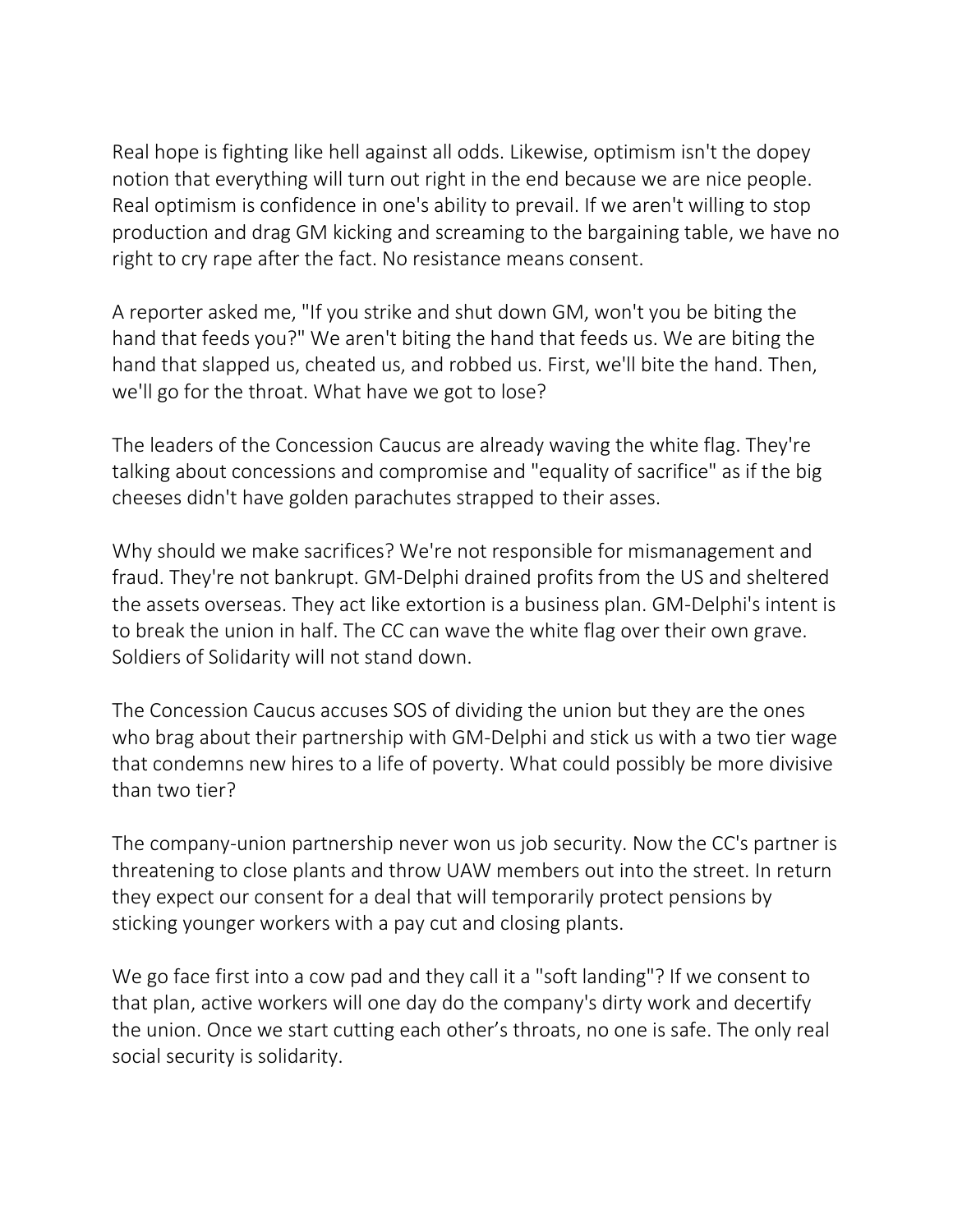Your silence will not protect you. If we are silent, GM-Delphi will steam roll us. Do you recall what happened to the steel workers? Do you recall what the President of the Steelworkers Union, Leo Gerard, said when Steve Miller and Wilbur Ross conspired to deprive 95,000 retirees of their pension and health insurance?

There's a very good reason that you do not recall what Gerard said. He didn't say anything. There is a very good reason that you do not recall the outrage and the resistance. There wasn't any. Miller expected the same consenuality from the UAW but SOS crashed the party.

On Dec 13 the Automotive News reported that Tower, a major supplier for Ford, expected to get a "consensual" agreement from the UAW. On January 6, Tower petitioned the court to revoke the UAW contract, cut wages, slash benefits, and dump pensions.

Did anyone hear a squeak out of the Concession Caucus? Your silence will not protect you. Silence is considered consent and consent is not painless. Do you recall what Miller said last Fall? "No one will like it, but in the end they will do it, and they will do it the right way."

We will indeed do it the right way but it won't be Miller's way and he will not like it when we pull the trigger. One wrong move on his part could incite a wildcat strike and one wildcat could incite a stampede. If Miller's buddy, Judge Drain, strips us of our contract, workers who have been sitting on the fence will make the leap.

Our survival depends on our willingness to take the fight to the enemy and attack where it hurts the most -- at the point of production. We need to exert our power where we have the most leverage -- the shopfloor. We can make them or break them at the point of production. It's a lesson I will never forget and one Miller will long remember when it hits him.

Allow me a short digression. I hired into GM and joined the UAW 27 years ago. I didn't know much about how unions worked. I soon learned. At 6:30 one morning we were sitting around sipping coffee and trying to wake up to a new day of the same old shit. A foreman who was new to the area told us to get up and get to work. "Right now," he said. "I'm the boss." We said, "Yes sir, boss." We went right to work. Thirty minutes later every machine in the department was down. Then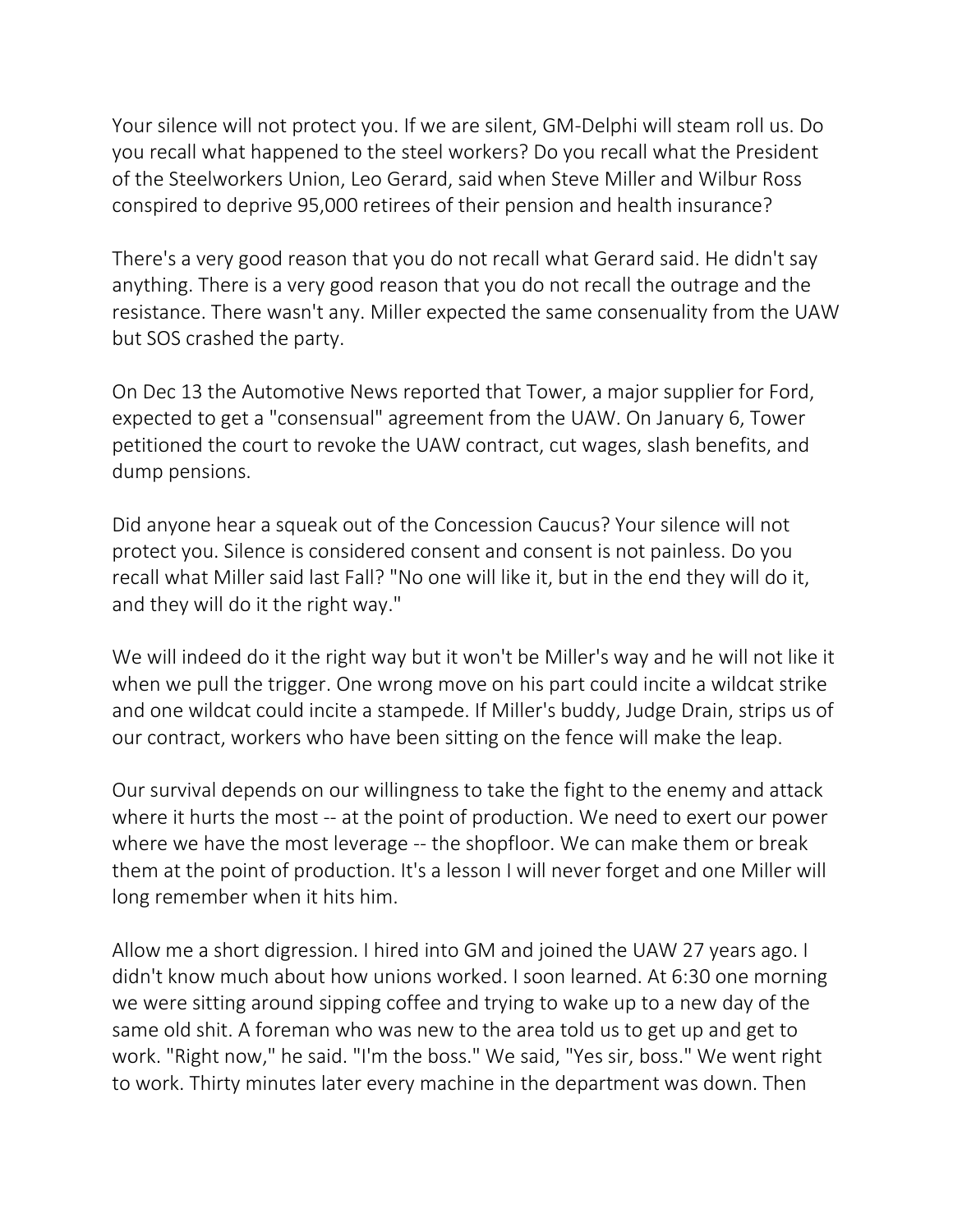skilled trades came out, tore the machines apart, left parts all over the floor, and went off to look for the missing parts. They didn't come back. There was no production that day. Every department behind us went down like a domino.

The next morning that same foreman said, "Good morning, gentlemen." Then he got the hell out of there and we went back to the business we know so well: the business of making car parts.

Workers controlled the shopfloor. The shopfloor was our turf. We didn't plan this direct action. We didn't even talk about it. It was understood. It was automatic. That's what the old timers taught me about unionism.

The Concession Caucus intentionally emasculated the militancy of the UAW rank and file. The Concession Caucus promoted competition between workers and cooperation with the bosses. The Concession Caucus promoted alienation from workers in other countries and partnership with the company. When the Concession Caucus promoted "Buy American" all they did was provide cover for Anti American Corporations to to invest our legacy overseas. Instead of promoting international solidarity they promoted teamwork with the bosses and we are the losers. We don't need collaborators, we need soldiers who are willing to defend their turf. Soldiers who believe that we are worth fighting for.

An information picket can galvanize enthusiasm, but it does not threaten the sanctity of the bottom line. A strike, even if you win, comes to an end. But once workers understand they can control the shopfloor, we will win day in and day out. The shopfloor, not the bargaining table, is the battle ground.

Playing it safe is more dangerous than the risk of fighting back. Your silence will not protect you. Miller is not only a ruthless predatory capitalist, he has the heart of a Nazi. If we don't fight back we will lose more than money, we will lose our self respect.

I heard a supervisor tell a worker that the situation at Delphi is out of our control. He said, "I don't like it either but I still have to come to work every day. We have a job to do and we have to do the best we can." His thinking is irrational because it does not acknowledge the situation has changed fundamentally and the